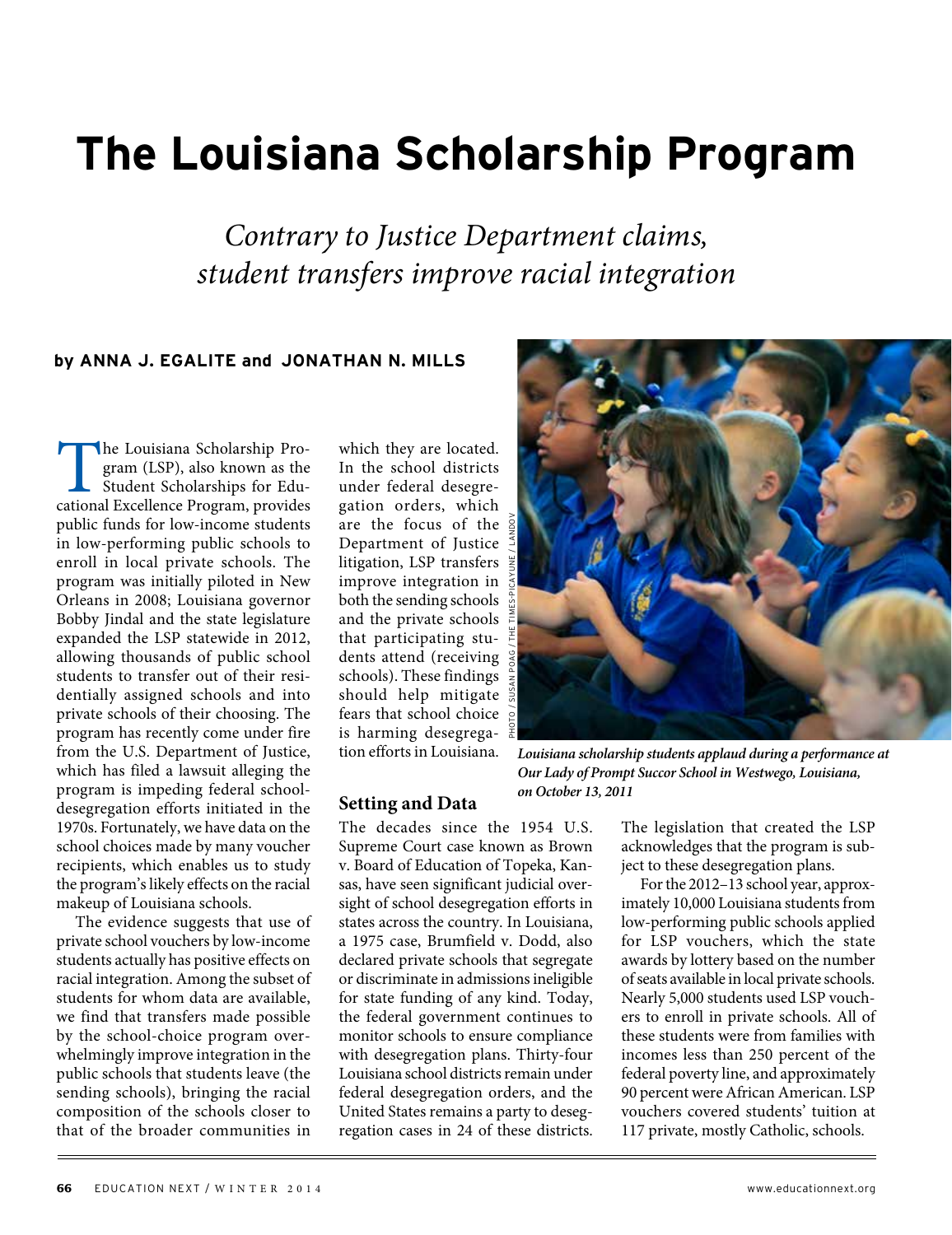# **check the facts** LOUISIANA INTEGRATION EGALITE & MILLS

The data used in our analysis come from five sources. First, we use unique data from the Louisiana Department of Education on LSP voucher users to track school transfers. Data on private school enrollment and racial composition come from the Private School Universe Survey (PSS), a biennial survey conducted by the National Center for Education Statistics (NCES). We rely on school-level data collected in the 2009– 10 school year, the most recent year for which data are available. Corresponding data on public schools in the 2009– 10 school year are available from the NCES's Common Core of Data. We rely on five-year population estimates from the U.S. Census Bureau's American Community Survey to approximate the school-age racial composition of each Louisiana Core Based Statistical Area (CBSA) in 2009–10. Finally, we identify public school districts under federal desegregation orders using information from the Department of Justice lawsuit, which was filed in August 2013.

Our analysis is limited to LSP voucher users who took the Louisiana state assessments in the 2010–11 school year, meaning they had to have reached the third grade by that time. This restriction is required because our data only allow us to identify an LSP participant's prior school through the state's assessment database. This reduces our sample from the 4,954 voucher users enrolling in a private school in the first quarter of the 2012–13 school year to 1,549 students. Because our data on school racial composition come from the 2009–10 school year, our analysis assumes that Louisiana public and private schools did not experience substantial demographic shifts between 2010 and 2013.

Any schools that opened after the 2009-10 school year do not appear in our analysis. Students in such schools represent less than 10 percent of the observations in receiving schools and less than 3 percent of the observations in sending schools. School-age population information is not available for 17

rural counties that are not in CBSAs, and therefore our analysis does not include any LSP voucher students in these counties. These students constitute less than 3 percent of voucher users in our sample. Our analysis excludes LSP voucher users who were participating in the New Orleans–based pilot program prior to 2012–13. These students, representing 30 percent of the original sample, often enroll in the same school they attended the previous year, and therefore do not provide information on the impact of the statewide program.

In total, 4,954 eligible LSP applicants in our data used their voucher to enroll in a private school in the first quarter of the 2012–13 school year. Of these students, 3,133 enrolled in private schools in the New Orleans-Metairie-Kenner metro area. When we

**Transfers made possible by the school-choice program improve integration in the public schools that students leave, bringing the racial composition of the schools closer to that of the broader communities in which they are located.**

apply the restrictions outlined above, we are left with a sample of 841 students. Our final analysis focuses on the 98 percent of these students who are African American, Hispanic, or white. The racial composition of our final analysis sample is similar to that of all voucher users. In particular, African American students constitute more than 80 percent of all voucher users and of our analysis sample, white students approximately 10 percent of both samples, and Hispanic students less than 5 percent of either sample.

# **The Study**

Our primary analysis seeks to answer the question, What is the impact of transfers directly resulting from the LSP on racial integration in the public sending schools and private receiving schools? In order to judge progress toward integration, we must first define a benchmark representing the level of integration a given school could reasonably achieve given the makeup of the surrounding community. For this benchmark, we use the racial composition of the larger metropolitan or micropolitan area, the Core Based Statistical Area (CBSA) as defined by the U.S. Census Bureau, in which the school is located. The CBSA is the most appropriate benchmark for the broader community, as it approximates the geographical area from which a school could reasonably be expected to draw students in the absence of legal or political boundaries. In total, 26 CBSAs are represented in our sample. The percentage of the school-age population that is white in these areas ranges from 27 percent to 74 percent, with an average value of 56 percent. The largest CBSA is the New Orleans-Metairie-Kenner metro area, which has a population of nearly 220,000.

We identify as integration-improving student transfers those that move a school's racial composition closer to that of the relevant CBSA benchmark. Integration-reducing transfers are those that move a school's racial composition further from the benchmark. For example, if an African American student leaves a school that is more African American than its surrounding community, we would say that this transfer has improved integration at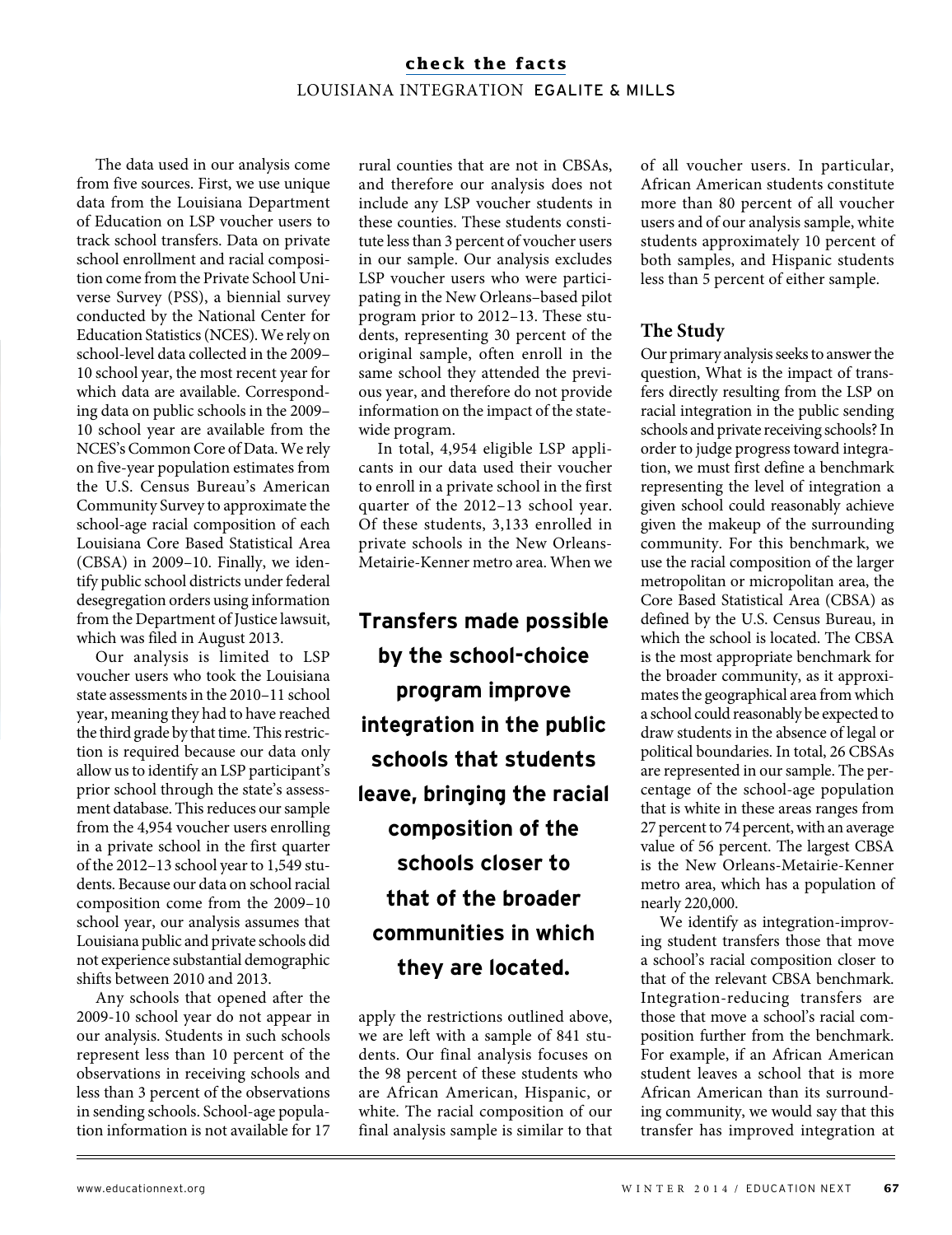## **Positive Impact (Figure 1)**

*LSP transfers substantially improve integration in sending schools* 



**NOTES: All sending schools are traditional public schools. Private New Orleans schools that were already participating in the voucher program and charter schools are excluded from the sample. Impacts on receiving schools are based on student transfers from traditional public schools only. The difference in student transfers between the sending and receiving school analyses is due to missing data on private schools. The observed differences for sending schools are significant (p<0.01) but insignificant for receiving schools (p=0.88).**

**SOURCE:** Authors' calculations

## **LSP Improves Integration Where It Matters Most (Figure 2)**

*Use of LSP vouchers substantially improves racial integration in sending and receiving schools in districts under desegregation orders*



**NOTES: Sending schools are traditional public schools in the 34 districts under desegregation orders. These students comprise approximately 40 percent of voucher users who are currently attending private schools in counties with districts under federal desegregation orders. The difference in student transfers between the sending and receiving school analyses is due to missing data on private schools. Observed differences are significant for both sending schools (p<0.01) and receiving schools (p=0.07).** 

**SOURCE:** Authors' calculations

the prior school. On the other hand, if a white student uses an LSP voucher to attend a school that is more white than its surrounding community, the transfer would be reducing integration at the new school. We classify transfers of all African American, Hispanic, and white students in this manner. This measure is well established for studying the integration impacts of school-choice programs.

#### **Results**

We use the state's student-level database to examine the voucher program's impact on integration in the 2012–13 school year, the program's initial year of statewide operation. First, we assess whether the private schools attended by students using state-funded vouchers offer more or less racially segregated environments than those available to students who remain in public schools. For this comparison, segregation is defined as the difference in each school's percentage minority from that of the CBSA. Comparing private schools that have LSP enrollees to public schools that were previously attended by LSP users, we find that LSP schools are no more segregated, on average, than the public schools previously attended by voucher students. In addition, private schools with LSP enrollees are half as likely as public schools to be identified as racially homogeneous, which we define as having 90 percent of students belonging to the same race or ethnicity. Just 17 percent of LSP schools are racially homogeneous, compared to 34 percent of public schools that previously enrolled LSP students, a statistically significant difference.

Figure 1 summarizes our primary analysis of the effects of LSP transfers on integration in both sending and receiving schools. We identify transfers as improving integration if they bring a school's racial proportions closer in line with those of the greater CBSA, and identify transfers